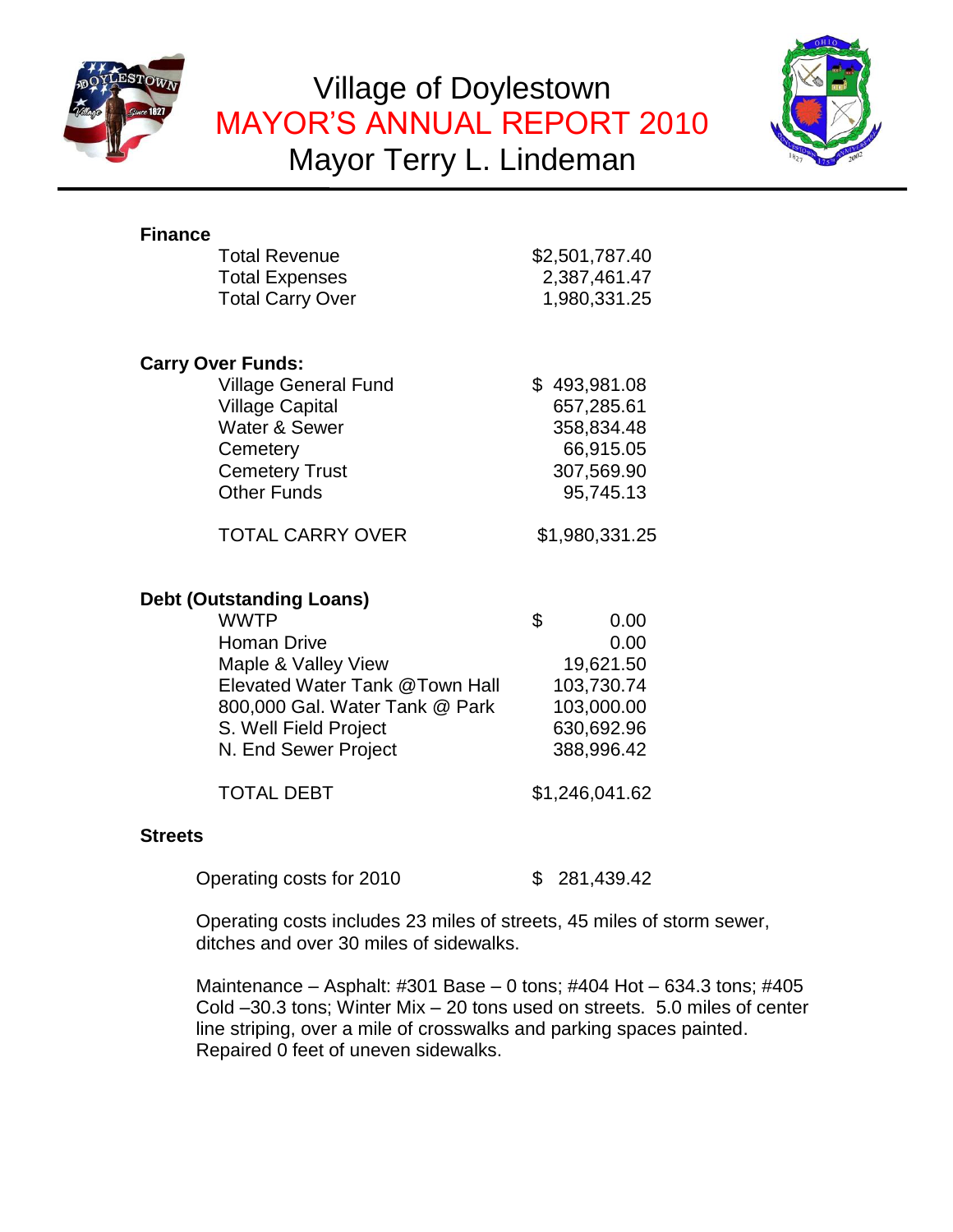# **Streets (con't)**

Improvements

- Installation of 200 feet of storm sewer pipe eliminating open ditches within the village.
- 2,035 feet of new sidewalk
- Replaced 485 feet of sidewalk (50/50 program)

Mosquito Spraying:

• Contracted out

Brush and Leaf Pick-up:

- 340 yards of brush picked up
- 1180 yards of leaves picked

Winter Maintenance:

700 tons of road salt used for 2010

New Equipment:

| $\bullet$ | None | \$ |
|-----------|------|----|
|           |      | ሖ  |

 $\bullet$  5  $\bullet$  5

# **Planning**

Operating costs for 2010 \$ 6,629.00

# **Zoning and Building Department**

Operating costs for 2010 \$15,840.14

Housing – One condo (2 units) and One new home were built in the Village in 2010, with a construction cost of \$537,500.00

Total Construction costs within the Village which include new construction as well as improvements were \$

- 102 Permits were written
- 45 Electric Inspections
- 58 Building Inspections
- 16 Plumbing Inspections
- 59 Building Plans Reviewed

All Building Inspectors are certified Residential and Commercial with the Ohio and International code council in 2010.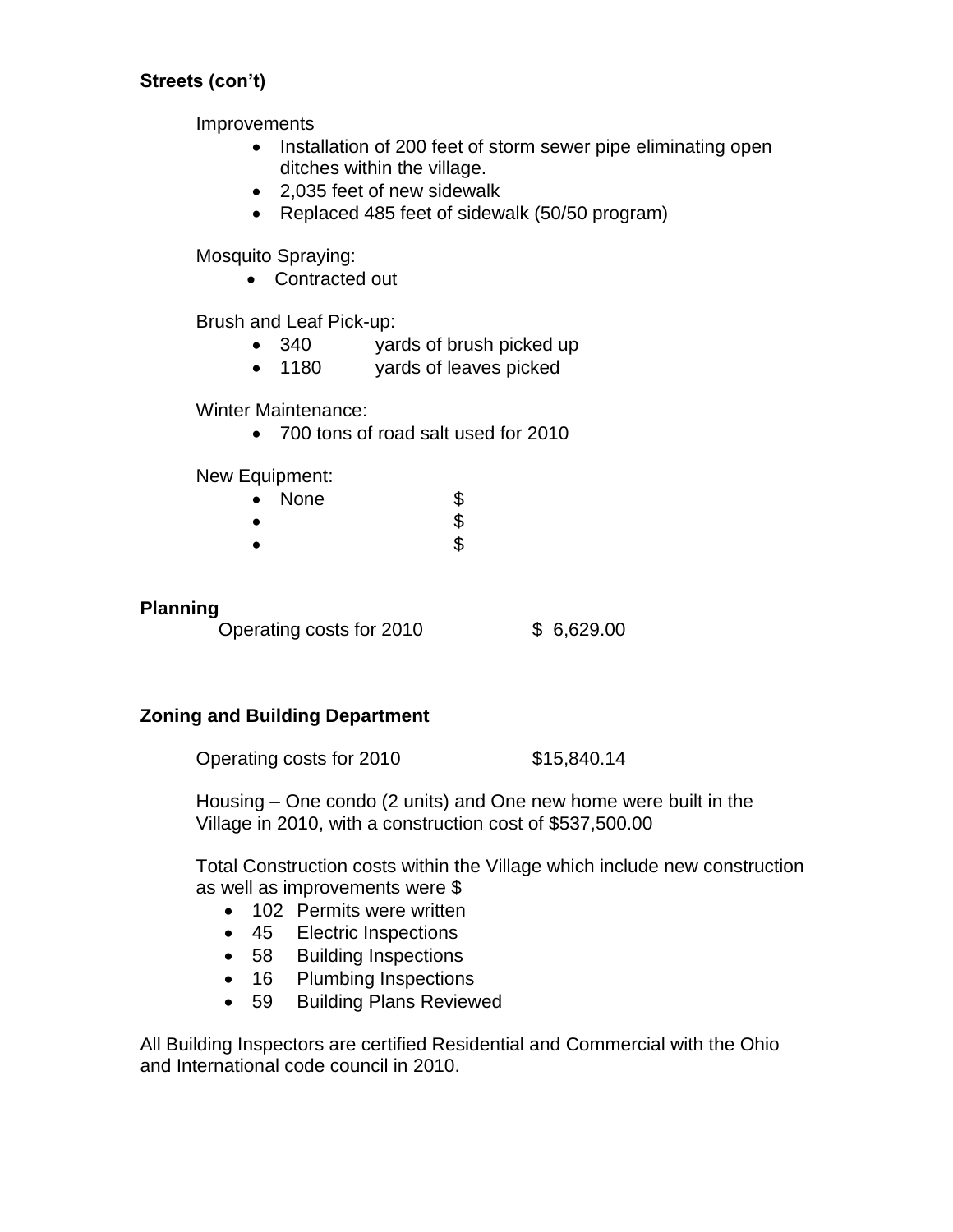#### **Construction Phase 2010 (Commercial)**

 $\triangleright$  Dental Office addition; new storage unit on Collier Drive with a construction cost of \$77,747.00

#### **Economic Development**

| Operating costs for 2010 | \$5,776.30 |
|--------------------------|------------|

## **Parks**

Operating costs for 2010 \$58,384.92

The Parks Dept. maintain four (4) parks: Memorial, Gilcrest, Paridon, the Bandstand and all four corners of the square as well as the Gene Daniel Community Center and the intersection of Gates Street and S.R. 585.

Memorial Park:

• 48 Park Pavilion Rentals

Gene Daniel Community Center:

• 142 Rentals

Major improvements of the Parks include:

- Purchase of Steiner 4 x 4 tractor w/slip scoop, brush and plow mower deck, blower
- Replaced entry way to Memorial Park at basketball courts as a capital project
- Misc small projects were completed
- In joint effort with Chippewa Twp; new bleachers were installed at Memorial Park, G Field
- Re-Stocking and repair of split rail fencing
- Roof and minor repairs to barn in Village Hall parking lot

#### **Recreation**

The Recreation Program runs all through the months of June and July. This program includes: field trips, games and crafts for 2 different age groups.

- 140 Total registration for 6-9 year olds
- 64 Total registration for 10-13 year olds
- **204 TOTAL REGISTRATION\***
- *77 -Village; 99 -Township; 28 Non-resident*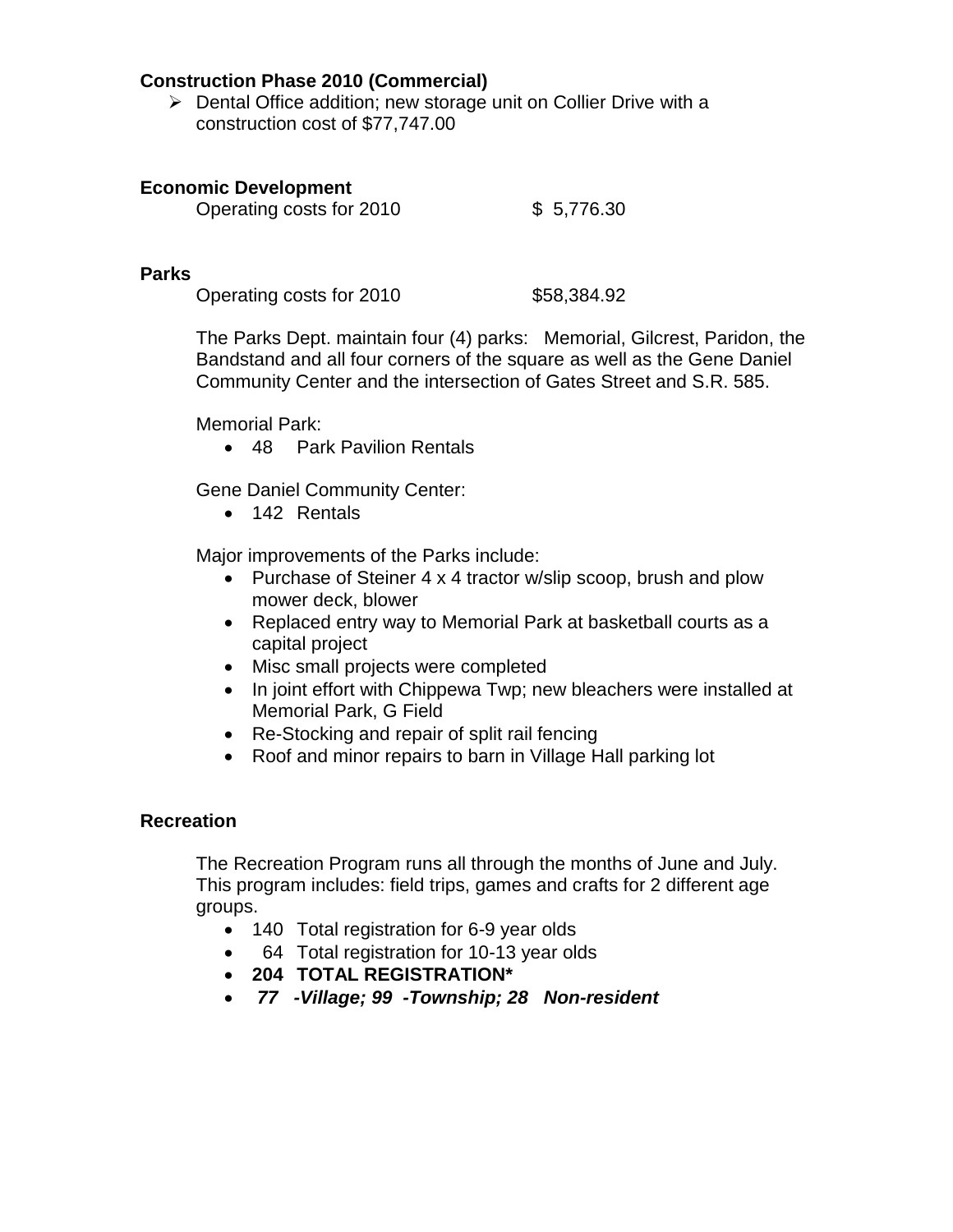# **Performing Arts 2010**

- 8 Performances Held
- 2674 Combined Attendance
- 0 Rain Delay; 0 Rain Outs

## **Shade Tree**

Operating cost for 2010 \$14,335.00

- 35 Trees Planted
- 27 Trees Pruned
- 17 Trees Removed
- 858 Planted within the last 15 years

# **Committee on Aging**

Operating cost for 2010 \$2,678.73

 Health Fair was held June 11th with *250 in attendance and 37 vendors*

# **Utility Department**

| Total Operating cost for 2010                                           | \$944,983.69 |
|-------------------------------------------------------------------------|--------------|
| <b>Water Operating</b>                                                  | \$183,670.43 |
| South Well Field Development                                            | \$63,309.12  |
| <b>Water Capital Improvements</b>                                       | \$115,930.08 |
| *Sewer Operation                                                        | \$257,055.92 |
| <b>Waste Water Treatment Plant</b>                                      | \$286,145.44 |
| Loan to Repay General Fund                                              | \$40,000.00  |
| Homan Drive Loan                                                        | 648.97<br>\$ |
| Homan Drive Loan Repay to General Fund                                  | \$<br>671.00 |
| Maple and Valley View Loan                                              | \$28,807.41  |
| <b>Sewer Capital Improvements</b>                                       | \$<br>0.00   |
| *Does not include \$19,621.50 Advance to pay off Maple/Valley View Loan |              |

| Improvements                  |              |
|-------------------------------|--------------|
| #12 Well Galehouse Road       |              |
| <b>Total Cost</b>             | \$250,000.00 |
| Funding                       |              |
| Issue 2                       |              |
| (0% interest loan)            | <b>SNONE</b> |
| *80% completed as of 12/31/10 |              |